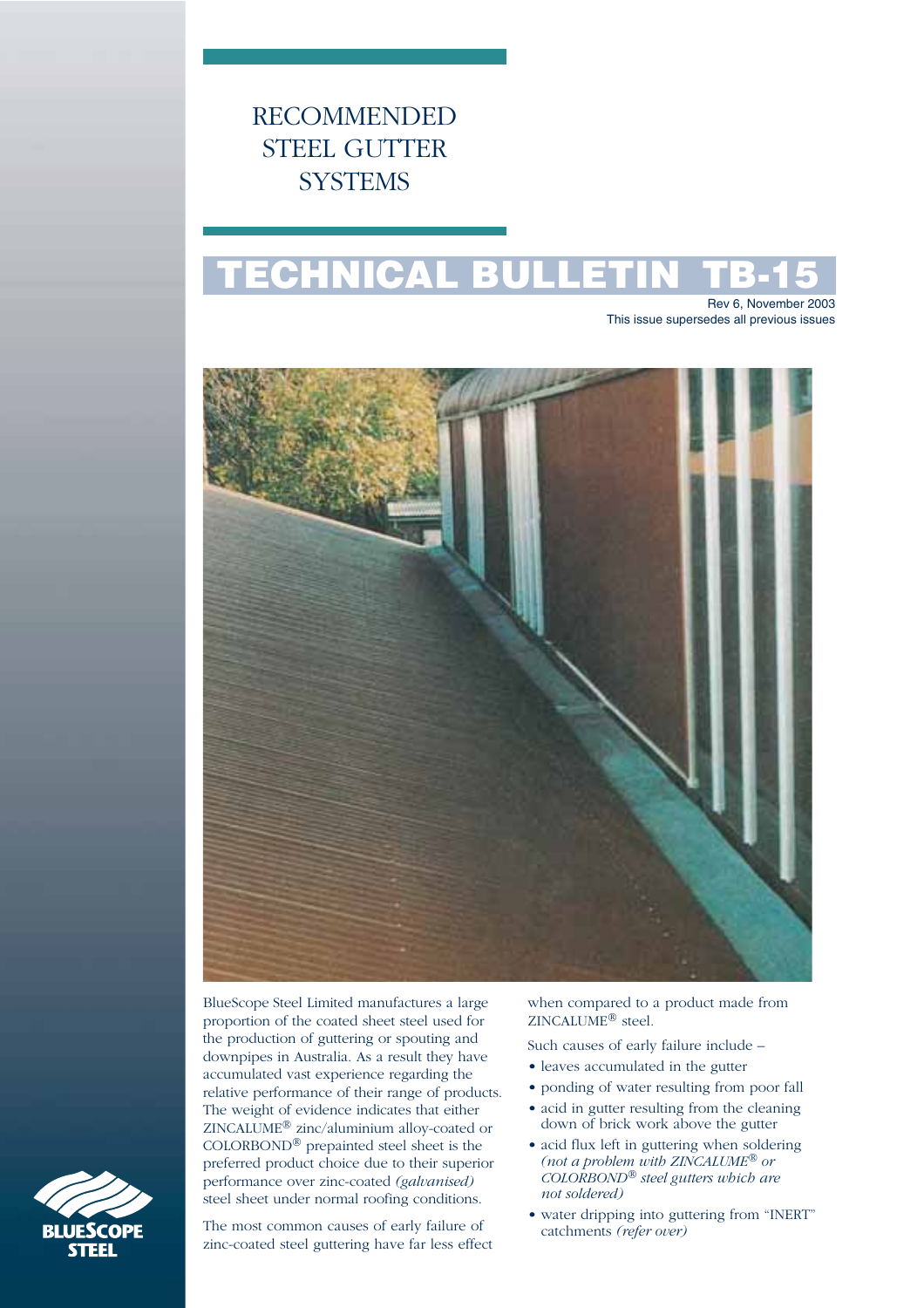## **WHAT HAPPENS TO RAINWATER**

The collection of rainwater running into gutters is influenced by atmospheric conditions, industrial fallout and rainfall intensity and frequency. Acid rain, which is quite corrosive to metal, is a feature of industrial and heavily populated areas with fumes from motor vehicle exhausts. Rain near the coast can pick up chlorides from salt air depending on the turbulence of the surf prior to precipitation.

Another source of water is overnight condensation which drips into gutters and is often insufficient to drain away where gutter fall is minimal.

## **EFFECT OF ROOFING MATERIAL**

When acid rain falls on a large area of roof, it is collected and directed in concentrated streams into a small area of gutter/spouting. If there is any tendency for coatings on metals in the roofing system to be affected by water, it is more likely to occur here.

The condition which can arise to cause corrosion to occur in this way is for water to fall on roofs which do not affect the corrosive properties of rain in any way. Such a roof is called an **"**inert catchment**"** and typical examples are glazed terracotta tiles, fibreglass, decking formed from aluminium, COLORBOND® steel and ZINCALUME® steel.

Roofs which alter the corrosive components of rain are unglazed cement tiles and unpainted zinc-coated materials. These actually counteract to some extent the acids and chlorides in rain so that by the time it reaches the guttering/ spouting, it is far less reactive and the gutter will have a longer life.

## **A CASE STUDY**

A large shopping complex installed zinc-coated gutters with both ZINCALUME® zinc/aluminium alloy-coated steel and COLORBOND® prepainted steel roofs.

Early gutter failure occurred in all the box gutters and downpipes within eighteen months. This early failure can be directly attributed to the "inert catchment" phenomenon, caused by high purity rain water dripping or flowing into the gutters and sumps over extended periods. Replacement of the gutter system after only 18 months was required. An inefficient building, an angry client and possible legal proceedings were the result of a lack of knowledge of the reasons for early gutter failure and the inert catchment phenomenon. Also noted were areas of severe

corrosion with complete loss of protective coating – these were associated with ponding, where water had been retained for long periods, such as run off from the air conditioning plants.





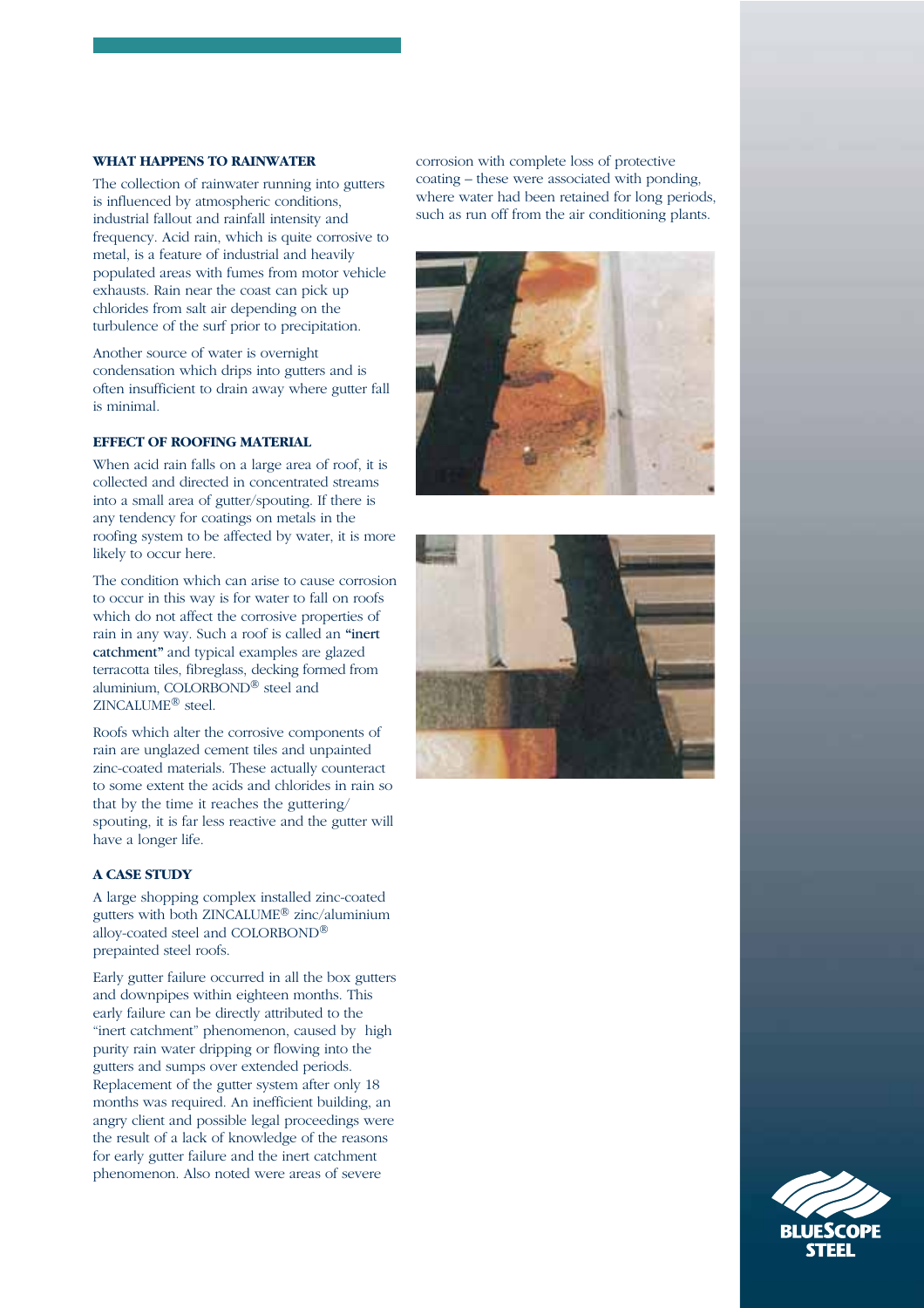### **BLUESCOPE STEEL RESEARCH LABORATORY STUDIES (SRL – Steel Research Laboratory)**

The following research was undertaken by the BlueScope SRL based at Port Kembla, NSW.

Apparatus was set up to establish the relative performance of ZINCALUME® steel and zinccoated steel under different roof catchment conditions.

Distilled water containing 10mg of chloride *(salt)* per litre dripped continuously onto pairs of roof sections. Each pair had a different surface.

The photographs on this page were taken after two years' testing.

*Note:* Picture 4 shows that corrosion has occurred on a zinc-coated sample below a zinc-coated roof. This result indicates that zinc-coated steel will eventually fail before ZINCALUME® steel in a similar situation.

The test on the ZINCALUME® steel sample was abandoned when no rusting was evident even after it had been exposed without failure for more than 17 times the period to rust formation on the zinc-coated sample.



1 Aluminium to ZINCALUME® steel gutter *(left)* Aluminium to zinc-coated *(galvanised)* gutter *(right)*





2 COLORBOND® steel to ZINCALUME® steel gutter *(left)* COLORBOND® steel to zinc-coated steel gutter *(right)*



3 ZINCALUME® steel to ZINCALUME® steel gutter *(left)*

ZINCALUME® steel to zinc-coated steel gutter *(right)*



4 Zinc-coated steel to ZINCALUME® steel gutter *(left)*

Zinc-coated steel to zinc-coated steel gutter *(right)*

### **CORRECT SPECIFICATION PROVIDES THE ANSWER**

The solution to the problem of early gutter failure lies simply in the knowledge of the mechanism of corrosion. Therefore, the correct specification of a gutter and down-pipe product that will not result in surface breakdown will become a standard detail.

Research carried out by BlueScope SRL has proved that ZINCALUME® steel and ZINCALUME® based COLORBOND® steel used as a gutter and downpipe product in combination with any traditional roofing material will perform the desired non-corrosive functions of a gutter and downpipe system far better than zinc-coated material.